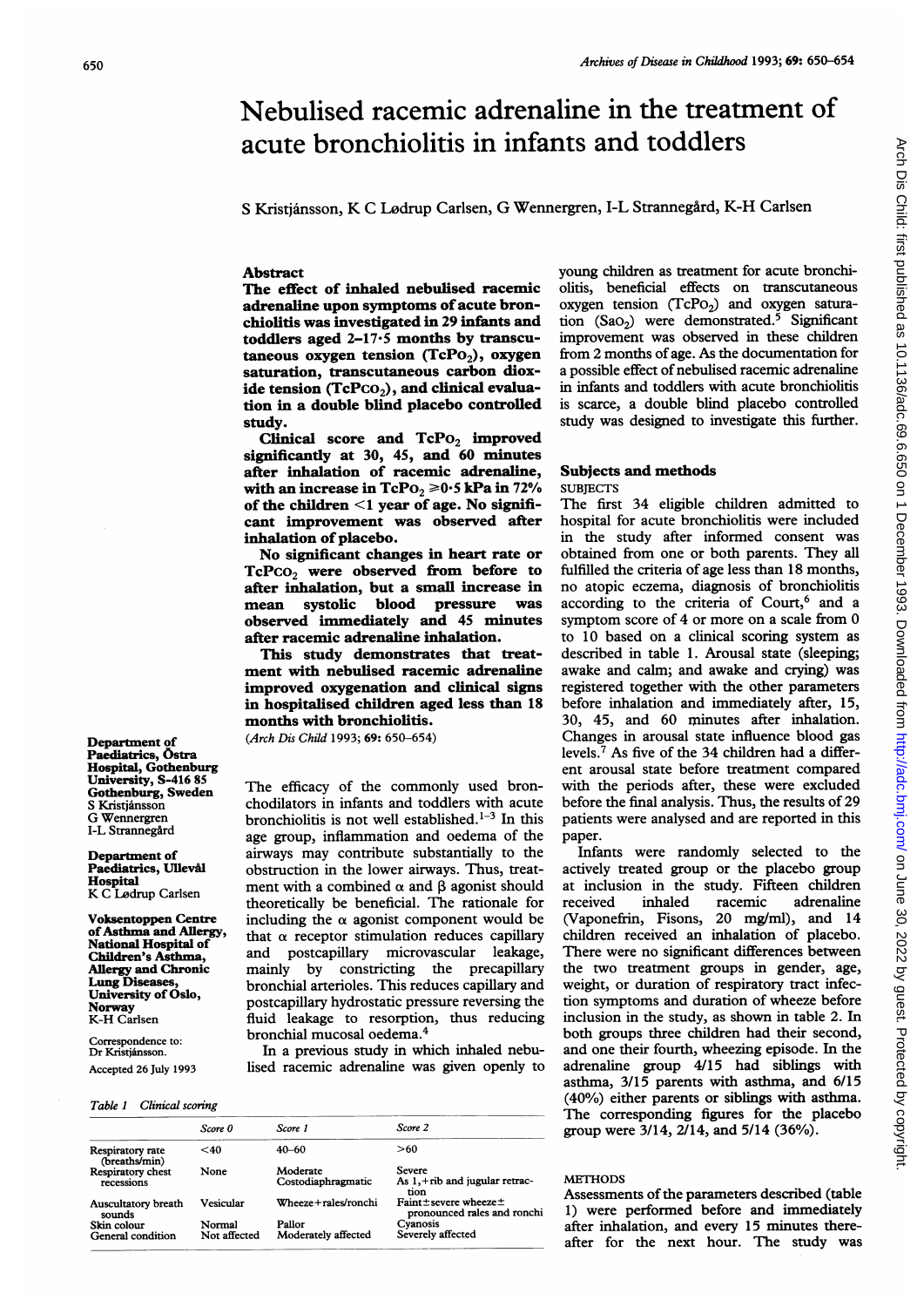Table 2 Characteristics of the subjects in the two treatment groups; results are mean (range) except for gender

|                               | Racemic<br>adrenaline | Placebo         |
|-------------------------------|-----------------------|-----------------|
| Boys/girls                    | 10/5                  | 9/5             |
| Weight (kg)                   | $8.3(6.9-11.3)$       | $8.6(4.7-12.0)$ |
| Duration of wheeze (days)*    | $3.4(0.5-8.0)$        | $2.0(0.2-4.0)$  |
| Duration of infection (days)* | $4.2(0.5-11.0)$       | $4.2(0.6-10.0)$ |

There were no statistically significant differences in

characteristics in the two treatment groups. \*Duration of wheeze and infection are the mean duration of symptoms of bronchopulmonary obstruction and of respiratory infection respectively.

performed at the Departments of Paediatrics at Ostra Hospital, Gothenburg and Ulleval Hospital, Oslo, and was approved by the regional medical ethics committees of both hospitals.

The placebo solution contained the solvents and constituents of the Vaponefrin solution (except racemic adrenaline), and the two solutions were identical in smell, taste, and solubility. The dosage of racemic adrenaline (20 mg/ml) was given according to the following scale based on body weight:  $0.1$  ml  $\leq$ 5 kg, 0-15 ml 5-6-9 kg, 0-2 ml 7-9-9 kg, and 0-25 ml > <sup>10</sup> kg. The racemic adrenaline dose, and the placebo solution, were dissolved in 3 ml 0.9% saline.

Nebulisation was performed with an Acorn nebuliser (Medic-Aid, West Sussex) connected to a Mizer spacer (Medic-Aid) using a CR60 compressor (Medic-Aid) with an air flow of eight litres per minute. A close fitting facemask (Vital Signs Inc) with an air inflated cuff was connected to the Mizer's drug outlet.  $TcPo<sub>2</sub>$  and transcutaneous carbon dioxide tension  $(TcPco<sub>2</sub>)$  were continuously measured with <sup>a</sup> Radiometer TCM2/TCM20 monitor (Gothenburg) or <sup>a</sup> Radiometer TCM3 monitor (Oslo). Electrode temperatures were 44°C for the TcPo<sub>2</sub> electrode and 43°C for the TcPco<sub>2</sub> electrode (Gothenburg) and 44°C for the combined TcPo<sub>2</sub>/TcPco<sub>2</sub> electrode (Oslo). After a 20 minute run-in period, inhalation started when the reading was steady. SaO<sub>2</sub> was continuously monitored with a Radiometer Oxi pulse oximeter (Gothenburg) or 502 Pulse Oximeter, Criticare Systems (Oslo) and recorded on a Servogor printer. Heart rate and blood pressure were measured immediately after inhalation of the drug or placebo, and every 15 minutes thereafter for one hour (Ohio Neonatal monitor 2205, Gothenburg or Dinamap and Vital Signs monitor 1846/1846, Oslo) as was a recording of the level of arousal. The blood gas values and  $Sao<sub>2</sub>$  were measured as the mean values over the last five minutes of each 15 minute period.

#### STATISTICAL ANALYSIS

The results are given as mean values with 95% confidence intervals (CI) in parentheses unless otherwise stated. Demographic data are given in table 2. The statistical comparison within each group is made from preinhalation to postinhalation values using Wilcoxon signed rank test for analysis. Differences between groups were analysed by the Mann-Whitney U test. Results were considered statistically significant with p values less than 5%.

### Results

The baseline clinical score was 4-5 (95% CI  $4.0$  to  $5.0$ ) and  $4.6$  ( $3.9$  to  $5.4$ ) in the actively treated and placebo group, respectively. The mean baseline values for  $TcPo_2$ ,  $SaO_2$ , and  $TcPco<sub>2</sub>$  are shown in table 3. Despite randomisation, mean  $TcPo<sub>2</sub>$  was significantly lower in the actively treated compared with placebo group at the time of inclusion (p<0-05). No other significant differences were found between the two groups at this time.

Significant improvement from before to immediately after inhalation of adrenaline was found for  $TcPo_2$  ( $p<0.01$ ), Sao<sub>2</sub>, and symptom score  $(p<0.05)$  in the adrenaline treated group. In this group, but not in the placebo group, the mean  $TcPo_2$  improved significantly from before to 30 ( $p < 0.001$ ), 45 ( $p < 0.01$ ), and 60 ( $p < 0.05$ ) minutes after inhalation, as shown in fig 1. In the group receiving placebo, the  $TcPo<sub>2</sub>$  improved significantly immediately after inhalation  $(p<0.01)$ , but not thereafter (fig 1). In 72% of children below <sup>1</sup> year of age receiving adrenaline, the  $TcPo_2$  improved  $\geq 0.5$ kPa at 15, 30, 45, and 60 minutes after inhalation.

The improvement of  $Sao<sub>2</sub>$  for all infants in the adrenaline treated group was significant  $(p<0.05)$  immediately after inhalation, but not thereafter (fig 1). No improvement was seen at any time in the group receiving placebo (fig 1). In the most severely affected infants (those with a baseline  $Sao_2 \leq 93\%$ ), the  $Sao_2$ remained significantly  $(p<0.05)$  improved throughout the one hour period after inhalation of adrenaline  $(n=11)$ .

Mean symptom score improved significantly at all intervals after inhalation of adrenaline, but not after inhalation of placebo (fig 1). No significant changes in  $TcPco<sub>2</sub>$  were found in either treatment group.

Mean respiratory rate decreased significantly ( $p < 0.05$ ) at 45 minutes after inhalation of adrenaline, but no significant changes were observed in the placebo group (fig 2). Heart rate did not change significantly throughout the study period in either group. However, a significant ( $p < 0.05$ ), although small increase in mean systolic blood pressure was observed in the adrenaline treated group at the immediate postinhalation and the 45 minutes' reading (fig 2).

Table 3 The baseline (preinhalation) values for  $TcPO<sub>2</sub>$ ,  $Sao<sub>2</sub>$ , and  $TcPCO<sub>2</sub>$  in the two treatment groups; results are mean (95% CI)

|                                        | Racemic adrenaline                                        | Placebo                                                     |
|----------------------------------------|-----------------------------------------------------------|-------------------------------------------------------------|
| $TcPo_2$ (kPa)<br>Sao <sub>2</sub> (%) | $7.0(5.9 \text{ to } 8.1)$                                | $8.3(7.7 \text{ to } 8.9)$                                  |
| $TePCO2$ (kPa)                         | $90.8(87.9 \text{ to } 93.7)$<br>$4.8$ ( $4.5$ to $5.2$ ) | $92.5(91.3 \text{ to } 93.7)$<br>$4.5(4.1 \text{ to } 4.9)$ |

Baseline  $\text{TePo}_2$  was significantly lower in the actively treated group than in the placebo group ( $p<0.05$ ), but Sao<sub>2</sub> and TcPco<sub>2</sub> did not differ significantly between the groups.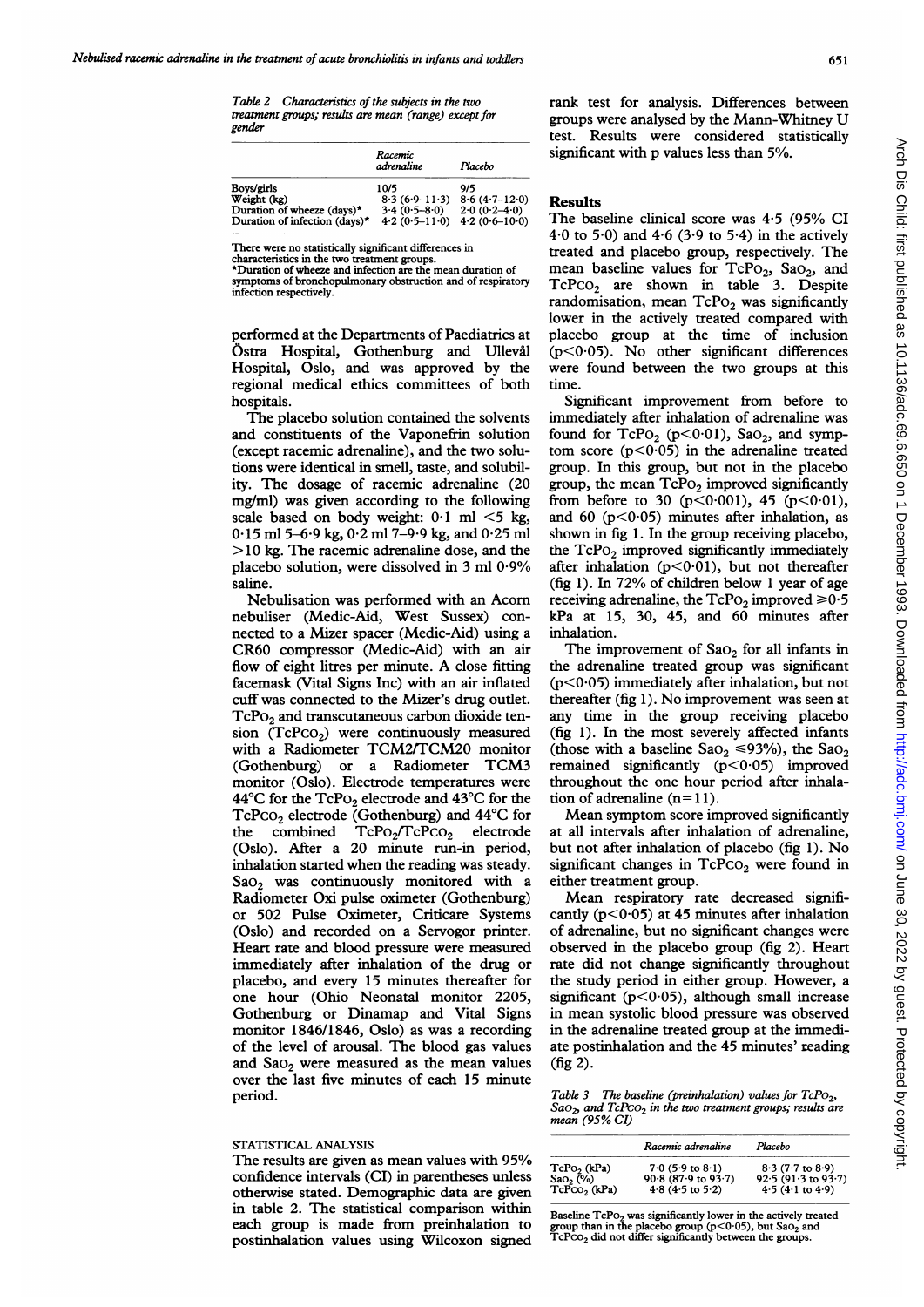

Figure 1  $TcPo_2$ , Sa $O_2$  and clinical score (mean with 95% CI) before (baseline), immediately after inhalation (0), and 15, 30, 45, and 60 minutes after inhalation in the groups inhaling racemic adrenaline  $(n=15)$  and placebo ( $n=14$ ). Significant differences from before to after inhalation are shown as:  $*=p<0.05$ ;  $**=p<0.01$ . Significant differences between the groups were found for  $TcPo<sub>2</sub>$  at 30 and 45 minutes, and for Sa $o<sub>2</sub>$  at 30, 45, and 60 minutes after inhalation (shown as horizontal bars).

At 30 and 45 minutes the  $TcPo<sub>2</sub>$  (expressed as units kPa change from baseline) was significantly higher in the group receiving adrenaline compared to the placebo group (fig 1). Similar findings were made for  $Sao_2$  (expressed as per cent change from baseline) at 15, 30, and 45 minutes (fig 1).

## **Discussion**

Little is known about the possible effect of inhaled nebulised racemic adrenaline in infants and toddlers with acute bronchiolitis. The drug and this administration route is widely used in upper respiratory tract obstruction (croup),8 but is scarcely documented for lower airways obstruction in infants and toddlers.

Virological diagnosis was not an inclusion criterion in the present study. Earlier studies have been done in both hospitals to evaluate the virological agents causing bronchiolitis, demonstrating presence of respiratory syncytial virus in 50-80%. $9-11$  The main purpose of the present study was to evaluate the effect of adrenaline upon the symptoms and signs of acute bronchiolitis.

Although clinical scoring is based on subjective evaluation it is nevertheless valuable, as possible observer bias was eliminated by the double blind placebo controlled design of the study. Objective criteria such as measurements of transcutaneous blood gases and pulse oximetry, have previously been shown useful in the evaluation of drug effects on acute bronchopulmonary obstruction in infants and  $chidren.<sup>12-14</sup> These techniques are popular as$ they are non-invasive, require <sup>a</sup> minimum of cooperation from the child, and do not necessitate sedation. A good correlation between increasing severity of bronchopulmonary obstruction evaluated by a clinical symptom grading system, and a decline in  $TcPo<sub>2</sub>$  has previously been demonstrated in children aged 5-22 months.'5 As transcutaneous blood gas measurements may be misleading in infants with eczema, children with obvious eczema were not eligible in the current study.<sup>12</sup> Thus, in the present study, an evaluation of possible effects of inhaled racemic adrenaline was based upon both clinical evaluation, objective



Figure 2 Respiratory rate, heart rate, systolic and diastolic blood pressure (mean with 95% CI) before (baseline), immediately after inhalation  $(0)$ , and 15, 30, 45, and 60 minutes after inhalation in the groups inhaling racemic adrenaline ( $n=15$ ) and placebo ( $n=14$ ). Significant differences from before to after inhalation are<br>shown as: \* =p<0·05; \*\* =p<0·01.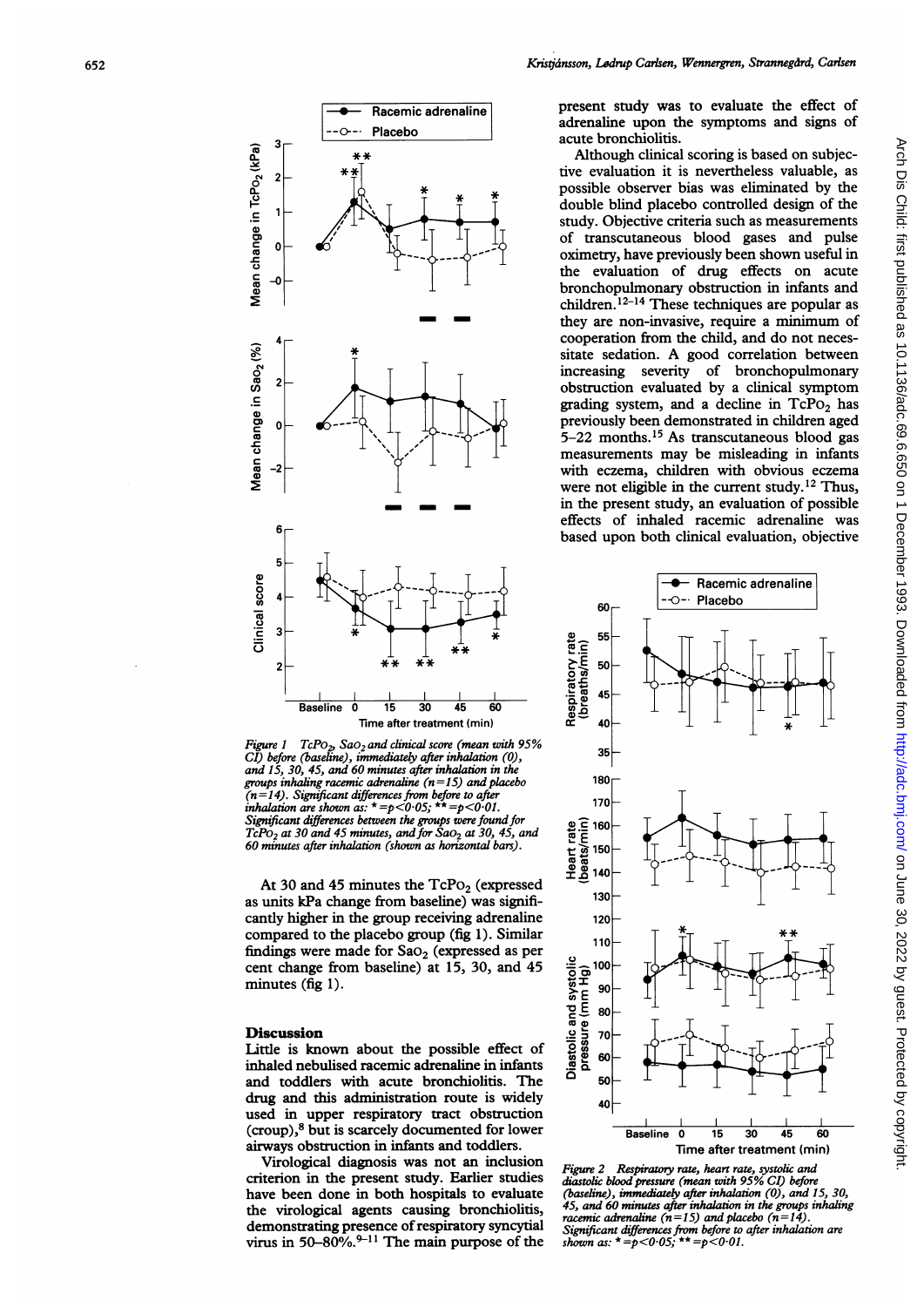measurements of transcutaneous blood gases, and pulse oximetry.

Despite randomisation of patients into the two groups, there was a difference in  $TePo<sub>2</sub>$ and  $Sao<sub>2</sub>$  between the groups at baseline. This difference, however, was significant only for  $TcPo<sub>2</sub>$ . The duration of respiratory symptoms was similar in the two groups. The results demonstrated an improvement only in the adrenaline treated group. This was found also for  $TcPo_2$  even though  $TcPo_2$  was lower initially in the adrenaline group.

It is probable that oedema plays a relatively larger part in the airway obstruction in infants than in older children. Several inflammatory mediators are involved, such as leukotriene  $C_4$ which increases vascular permeability and induces airway wall oedema.16 This mediator has been found in increased amounts in nasopharyngeal secretions of children with bronchiolitis and upper airway disease.17 <sup>18</sup> It is therefore reasonable that a drug which reduces the vascular leak via  $\alpha$  receptor stimulation might be beneficial in the treatment of acute bronchiolitis in infants and toddlers.

No serious side effects occurred during the study, but circumoral paleness that reversed shortly after cessation of the inhalation was observed in four infants receiving inhaled adrenaline, and in one infant who received placebo. Heart rate did not change significantly after inhalation of adrenaline, despite the drug's ability to cause a slight rise in blood pressure and heart rate. Similar findings have been demonstrated previously by Coupe and coworkers in adults where heart rate tended to decrease and  $TcPo_2$  increased after nebulised laevorotatory adrenaline.4 Furthermore, racemic adrenaline, which is a mixture of the dextrorotatory and laevorotatory forms of adrenaline, has been claimed to have the advantage over ordinary laevorotatory adrenaline of inducing less tachycardia,<sup>19</sup> although no pharmacological evidence for this is available. In the current study, however, a significant, although small rise in mean systolic blood pressure was observed immediately and 45 minutes after inhalation of adrenaline, but not after placebo inhalation. The small increase in systolic blood pressure observed immediately after inhalation in the group receiving adrenaline may be related to the hyperventilation and crying seen in some children during inhalation, supported by the finding of an initial rise in TcPo<sub>2</sub> and heart rate seen immediately after inhalation in both groups. The observed rise in blood pressure 45 minutes after inhalation of adrenaline may be related to drug effect.

Several studies have shown a decline in oxygen saturation or lung function in infants with bronchiolitis treated with inhaled salbutamol.<sup>13 20 21</sup> However, the present study demonstrates <sup>a</sup> significant improvement in the group of infants and toddlers receiving adrenaline, as evaluated both by oxygenation and clinical score. Previous studies support this finding; in small children an increase in  $Sao<sub>2</sub>$  was found,<sup>5</sup> and in adults with acute asthma Coupe and coworkers<sup>4</sup> found a significant increase in arterial  $Po<sub>2</sub>$  after inhalation of nebulised adrenaline. On the other hand, Lenney and Milner<sup>3</sup> found no improvement in airway resistance either when nebulised phenylephrine (an  $\alpha$  adrenergic stimulant) or nebulised adrenaline ( $\alpha$  and  $\beta$ adrenergic stimulant) was inhaled by children below 18 months of age. This discrepancy may be due to resistance not being the best measure of the effect of medication, as resistance of the airways in infants is greatly affected by alterations of large airway tone ('breaking'). $22$ 

Few studies have been performed to compare the effect of inhalation of a combined  $\alpha$ and  $\beta$  adrenergic to that of a selective  $\beta_2$ agonist in children with smaller airway obstruction. Kjellman and coworkers have shown in children with asthma (aged seven-14 years), that the bronchodilating effects of  $0.9$ mg/kg inhaled racemic adrenaline were comparable with those of  $0.15$  mg/kg salbutamol.<sup>23</sup> They speculated that the  $\alpha$  agonist activity may prevent a fall in arterial  $Po_2$ , which may occur with a ventilation-perfusion mismatch occasionally seen after inhalation of a selective  $\beta_2$  agonist.<sup>20</sup>

In the present study no comparison with <sup>a</sup>  $\beta_2$  agonist was performed, but the study indicates that treatment with nebulised racemic adrenaline is safe, and may be used as an alternative for symptom relief in infants and toddlers with acute bronchiolitis when beneficial effects of traditional bronchodilating medication are not seen.

This study was supported by grants from the First of May Flower Annual Campaign for Children's Health, the Swedish National Association against Asthma and Allergy, the Th Bergh Research Foundation, and the Research Fund of the Children's Clinics, Gothenburg, and Fisons Norway.

- 1 Lenney W, Milner AD. At what age do bronchodilator drugs work? Arch Dis Child 1978; 53: 532-5.
- 2 Wang EEL, Milner R, Allen U, Maj H. Bronchodilators for treatment of mild bronchiolitis: a factorial randomised trial. Arch Dis Child 1992; 67: 289-93.
- 3 Lenney W, Milner AD. Alpha and beta adrenergic stimu-<br>lants in bronchiolitis and wheezy bronchitis in children<br>under 18 months of age. Arch Dis Child 1978; 53: 707-9.<br>4 Coupe MO, Guly U, Brown E, Barnes PJ. Nebulised
- adrenaline in acute severe asthma: comparison with salbutamol. Eur J Respir Dis 1987; 71: 227–32.
- 5 Wennergren G, Kristjánsson S, Sten G, Bjure J, Engström I.<br>Nebulized racemic adrenaline for wheezy bronchitis. Acta
- Paediatr Scand 1991; 80: 375-7. 6 Court SDM. The definition of acute respiratory illnesses in
- children. *Postgrad Med 3* 1973; 49: 771–6.<br>
7 Mok JYQ, McLaughlin FJ, Pintar M, Hak H, Amaro-Galvez R, Levison H. Transcutaneous monitoring of<br>
Galvez R, Levison H. Transcutaneous monitoring of<br>
xuygenation: what is norma
- epinephrine in the treatment of croup. Acta Paediatr Scand  $1988: 77: 99-104$
- 9 Carlsen K-H, Ørstavik I, Halvorsen K. Viral infections of the respiratory tract in hospitalized children. Acta Paediatr<br>Scand 1983; 72: 53–8.<br>10 Carlsen K-H, Ørstavik I. Bronchopulmonary obstruction in
- children with respiratory virus infections. Eur  $\bar{\tau}$  Respir Dis 1984; 65: 92-8.
- 11 Wennergren G, Hansson S, Engström I, et al. Characteristics and prognosis of hospital-treated obstruc-tive bronchitis in children aged less than two years. Acta Paediatr 1992; 81: 40-5.
- 12 Wennergren G, Holmgren D, Engström I, Sten G, Bjure J. Using transcutaneous blood gases to evaluate treatment<br>effects on acute asthma in young children. *Scand J Clin*<br>Lab Invest 1988; 48 (suppl 189): 41-4.<br>13 Ling Ho, Collis G, Landau LI, Le Souer PN. Effect of
- salbutamol on oxygen saturation in bronchiolitis. *Arch Dis*<br>*Child* 1991; **66:** 122–6.
- 14 Bentur L, Kerem E, Canny G, et al. Response of acute asthma to a beta<sub>2</sub> agonist in children less than two years of<br>age. *Ann Allergy* 1990; 65: 122-6.<br>15 Wennergren G, Engström I, Bjure J. Transcutaneous oxy-<br>gen and carbon dioxide levels and a clinical symptom
- scale for monitoring the acute asthmatic state in infants<br>and young children. Acta Paediatr Scand 1986; 75: 465–9.